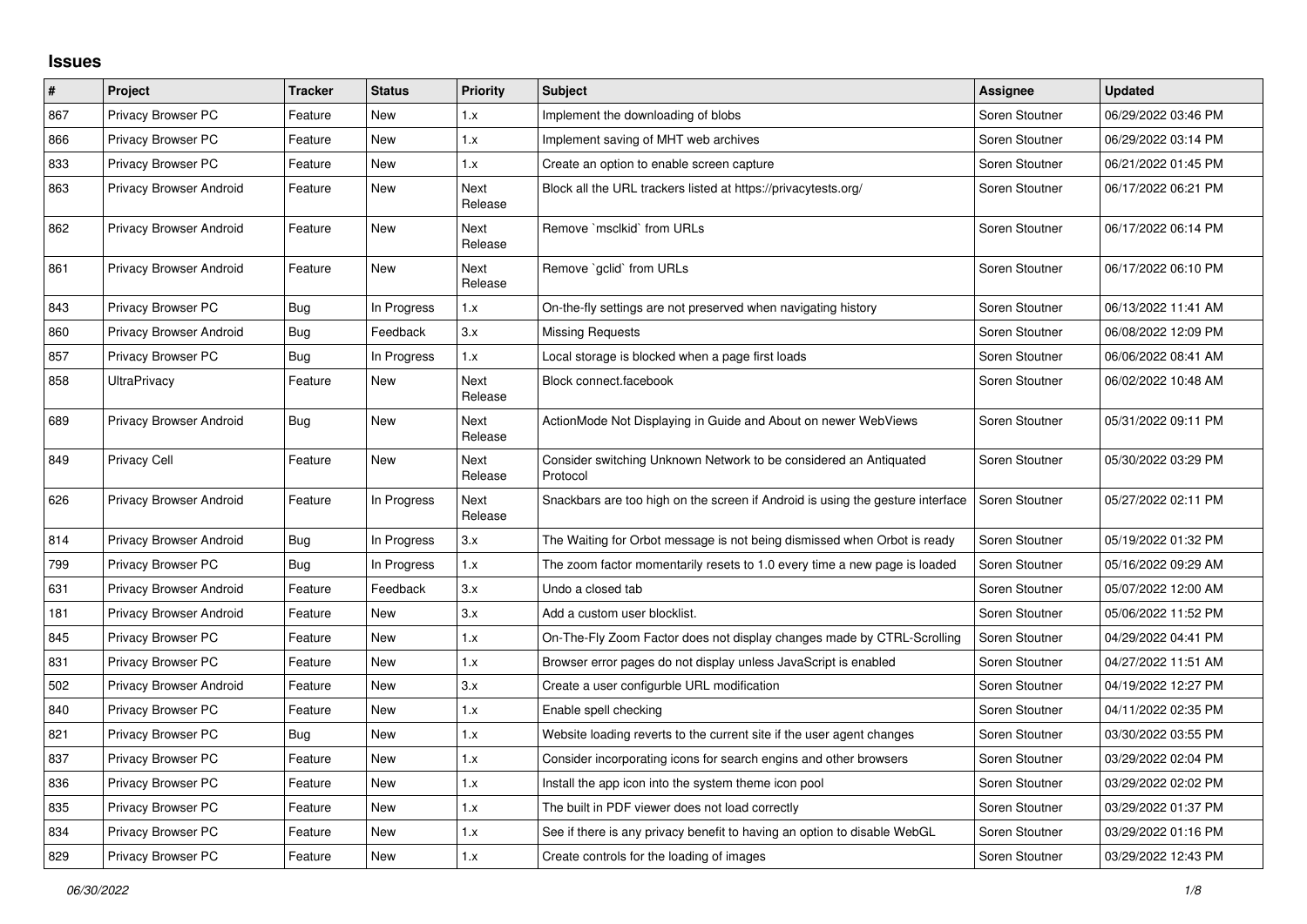| #   | Project                 | <b>Tracker</b> | <b>Status</b> | Priority               | <b>Subject</b>                                                                            | Assignee       | <b>Updated</b>      |
|-----|-------------------------|----------------|---------------|------------------------|-------------------------------------------------------------------------------------------|----------------|---------------------|
| 822 | Privacy Browser PC      | Bug            | <b>New</b>    | 1.x                    | KAboutData does not display information about later versions of the license               | Soren Stoutner | 03/25/2022 10:44 AM |
| 823 | Privacy Browser PC      | <b>Bug</b>     | <b>New</b>    | 1.x                    | KConfigDialog does not respect expanding size policies                                    | Soren Stoutner | 03/25/2022 10:44 AM |
| 824 | Privacy Browser PC      | Feature        | New           | 1.x                    | Move some action attributes to the ui.rc file                                             | Soren Stoutner | 03/25/2022 10:44 AM |
| 819 | Privacy Browser Android | <b>Bug</b>     | New           | Next<br>Release        | Create an option to use the default X-Requested-With header                               | Soren Stoutner | 03/22/2022 12:04 AM |
| 37  | Privacy Browser Android | Feature        | <b>New</b>    | 4.x                    | Competely remove the X-Requested-With header                                              | Soren Stoutner | 03/18/2022 12:10 PM |
| 816 | Privacy Browser Android | Feature        | New           | Next<br>Release        | Create temporary databases in memory                                                      | Soren Stoutner | 03/16/2022 12:08 PM |
| 806 | Privacy Browser Android | Feature        | New           | Next<br>Release        | The bookmark activity resets to the root folder after restart                             | Soren Stoutner | 02/22/2022 12:14 PM |
| 233 | Privacy Browser Android | Feature        | New           | 4.x                    | Spoof screen size                                                                         | Soren Stoutner | 02/21/2022 07:52 AM |
| 807 | Privacy Browser Android | Feature        | New           | Next<br>Release        | If an intent was used to open a tab, it is run again on full restart                      | Soren Stoutner | 02/19/2022 10:13 AM |
| 692 | Privacy Browser Android | Bug            | New           | Next<br>Release        | Fix a crash when the HTTP authentication dialog is displayed when the app is<br>restarted | Soren Stoutner | 02/18/2022 08:31 PM |
| 805 | Privacy Browser Android | Feature        | New           | Next<br>Release        | Update the night color of the red clear and exit icons                                    | Soren Stoutner | 02/14/2022 04:43 PM |
| 802 | Privacy Browser Android | Bug            | New           | Next<br>Release        | The app crashes if the app theme is changed twice in the settings                         | Soren Stoutner | 02/05/2022 05:14 PM |
| 679 | Privacy Browser Android | Feature        | <b>New</b>    | 3.x                    | Consider making MetaGer the default search engine and homepage                            | Soren Stoutner | 01/17/2022 03:08 PM |
| 792 | Privacy Browser Android | Feature        | New           | Next<br>Release        | Add Clear and Exit explanation to Guide -> Local Storage                                  | Soren Stoutner | 12/13/2021 10:00 AM |
| 717 | Privacy Browser Android | Feature        | <b>New</b>    | Next<br>Release        | Make downloading with an external app fallback to using Android's download<br>manager     | Soren Stoutner | 12/06/2021 07:33 PM |
| 789 | Privacy Browser Android | Feature        | <b>New</b>    | <b>Next</b><br>Release | Add text to Guide -> Local Storage regarding cookies being an app level<br>setting        | Soren Stoutner | 12/06/2021 10:05 AM |
| 409 | Privacy Browser Android | Feature        | New           | 4.x                    | Enable/disable first-party cookies by WebView                                             | Soren Stoutner | 12/06/2021 10:04 AM |
| 442 | Privacy Browser Android | Feature        | New           | 4.x                    | Use the blocklists to modify page elements                                                | Soren Stoutner | 11/29/2021 09:45 AM |
| 785 | Privacy Browser Android | <b>Bug</b>     | New           | Next<br>Release        | The tab name is replaced by Loading when a file downloads                                 | Soren Stoutner | 11/27/2021 06:56 PM |
| 784 | Privacy Browser Android | Feature        | New           | 4.x                    | Allow pinch-to-zoom on webpages that want to prohibit it                                  | Soren Stoutner | 11/23/2021 11:04 AM |
| 782 | Privacy Browser Android | Feature        | New           | Next<br>Release        | Add a cancel action to the save URL snackbar                                              | Soren Stoutner | 11/22/2021 12:19 PM |
| 781 | Privacy Browser Android | Feature        | New           | Next<br>Release        | Modify GetUrlSize to also get the updated file name                                       | Soren Stoutner | 11/22/2021 12:06 PM |
| 780 | Privacy Browser Android | Feature        | New           | Next<br>Release        | Change the default file name for saving settings                                          | Soren Stoutner | 11/22/2021 09:47 AM |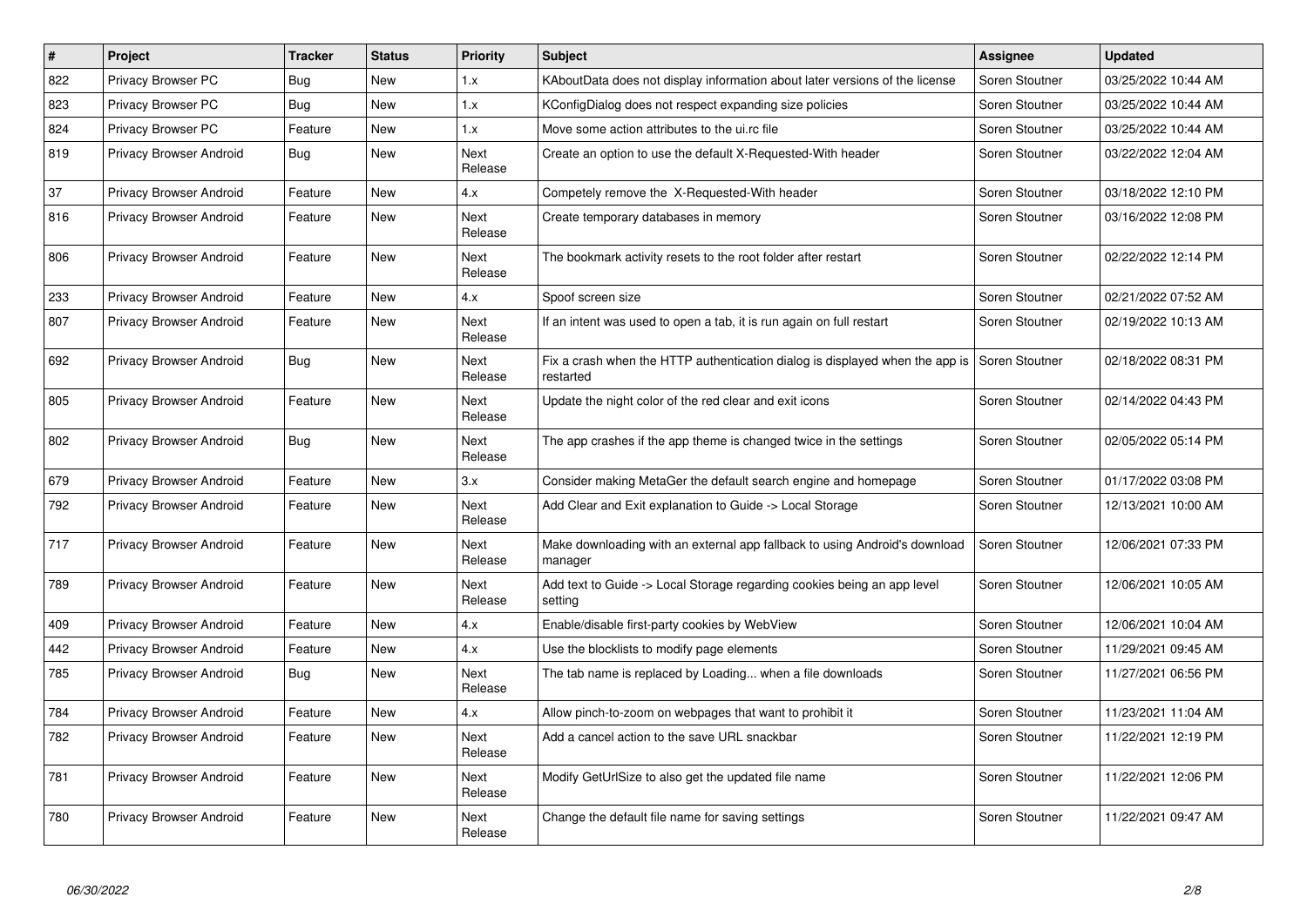| #   | Project                        | <b>Tracker</b> | <b>Status</b> | <b>Priority</b> | <b>Subject</b>                                                                                   | Assignee       | <b>Updated</b>      |
|-----|--------------------------------|----------------|---------------|-----------------|--------------------------------------------------------------------------------------------------|----------------|---------------------|
| 779 | Privacy Browser Android        | Feature        | <b>New</b>    | Next<br>Release | Restrict the File Profider to a subfolder of the cache directory                                 | Soren Stoutner | 11/22/2021 08:00 AM |
| 778 | Privacy Browser Android        | Feature        | <b>New</b>    | Next<br>Release | Consider refactoring the About Version string to use Kotlin string templates                     | Soren Stoutner | 11/18/2021 03:07 PM |
| 766 | Privacy Browser Android        | <b>Bug</b>     | <b>New</b>    | Next<br>Release | MoveToFolderDialog is angry about `compress` on the main thread                                  | Soren Stoutner | 09/29/2021 04:12 PM |
| 759 | Privacy Browser Android        | Feature        | New           | Next<br>Release | Switch the preferences to use the AndroidX libraries                                             | Soren Stoutner | 09/20/2021 12:44 PM |
| 670 | Privacy Browser Android        | Feature        | New           | 3.x             | Refactor the deprecated AsyncTasks                                                               | Soren Stoutner | 09/15/2021 05:31 PM |
| 761 | <b>Privacy Browser Android</b> | Feature        | <b>New</b>    | Next<br>Release | Declare the activity themes in the manifest file instead of programatically in<br>the activities | Soren Stoutner | 09/13/2021 01:41 PM |
| 760 | Privacy Browser Android        | Feature        | <b>New</b>    | Next<br>Release | Consider switching some of the ListPreferences to DropDownPreferences                            | Soren Stoutner | 09/13/2021 12:29 PM |
| 757 | Privacy Browser Android        | Feature        | New           | Next<br>Release | Add a donation entry to About > Links                                                            | Soren Stoutner | 08/25/2021 12:12 PM |
| 91  | Privacy Browser Android        | Feature        | New           | Next<br>Release | Import and export of bookmarks to HTML file                                                      | Soren Stoutner | 08/23/2021 02:22 PM |
| 753 | <b>Privacy Browser Android</b> | Feature        | <b>New</b>    | 4.x             | Add the ability to spoof locartion                                                               | Soren Stoutner | 08/20/2021 07:57 AM |
| 747 | <b>Privacy Browser Android</b> | <b>Bug</b>     | New           | Next<br>Release | When a website has no favorite icon, the favorite icon of the previous website<br>is displayed   | Soren Stoutner | 08/05/2021 10:13 PM |
| 746 | <b>Privacy Browser Android</b> | Feature        | New           | 4.x             | Completely remove the user agent by deafult                                                      | Soren Stoutner | 07/15/2021 11:54 AM |
| 714 | <b>Privacy Browser Android</b> | Feature        | New           | 3.x             | Consider making Monocles the default search engine                                               | Soren Stoutner | 06/30/2021 07:44 PM |
| 704 | <b>Privacy Browser Android</b> | Feature        | New           | Next<br>Release | Unify the highlighting of content URIs in the main WebView activity and in<br><b>View Source</b> | Soren Stoutner | 06/26/2021 01:14 PM |
| 727 | <b>Privacy Browser Android</b> | <b>Bug</b>     | Feedback      | 3.x             | Issues with rggus                                                                                | Soren Stoutner | 06/21/2021 10:45 PM |
| 738 | <b>Privacy Browser Android</b> | Feature        | New           | 3.x             | Consider mapping CTRL-F to open the search bar                                                   | Soren Stoutner | 06/07/2021 07:46 PM |
| 724 | <b>Privacy Browser Android</b> | Feature        | New           | 3.x             | Consider re-adding Qwant Lite as a search engine.                                                | Soren Stoutner | 06/01/2021 07:22 AM |
| 721 | Privacy Browser Android        | Feature        | Feedback      | 3.x             | Consider adding a lock screen on startup                                                         | Soren Stoutner | 05/27/2021 10:19 AM |
| 716 | Privacy Browser Android        | Feature        | New           | 3.x             | Consider replacing the preferences.xml settings implementation with a<br>custom one              | Soren Stoutner | 05/24/2021 01:53 PM |
| 720 | Privacy Browser Android        | Feature        | <b>New</b>    | 3.x             | Consider adding a Open action to download snackbars                                              | Soren Stoutner | 05/24/2021 11:51 AM |
| 219 | <b>Privacy Browser Android</b> | Bug            | In Progress   | Next<br>Release | Bookmarks context action menu doesn't work right in German                                       | Soren Stoutner | 05/24/2021 10:53 AM |
| 718 | <b>Privacy Browser Android</b> | Feature        | New           | Next<br>Release | Replace all instances of `startActivityForResult()` with<br>registerForActivityResult()`         | Soren Stoutner | 05/24/2021 10:53 AM |
| 712 | <b>Privacy Browser Android</b> | <b>Bug</b>     | <b>New</b>    | Next<br>Release | Pinned mismatch dialog sometimes pops up when a download finishes                                | Soren Stoutner | 05/24/2021 10:52 AM |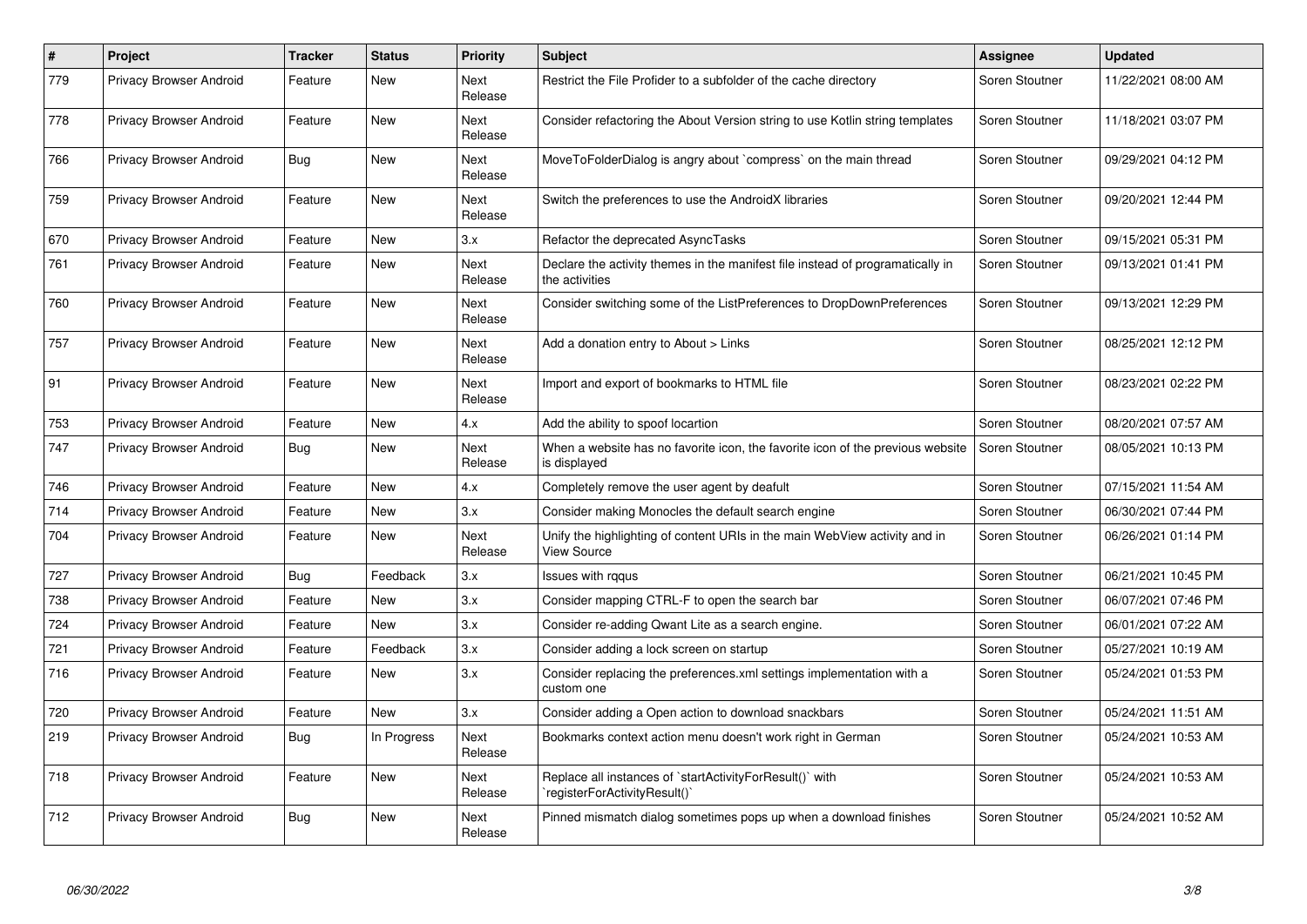| #   | Project                        | <b>Tracker</b> | <b>Status</b> | <b>Priority</b> | <b>Subject</b>                                                                                                   | Assignee       | <b>Updated</b>      |
|-----|--------------------------------|----------------|---------------|-----------------|------------------------------------------------------------------------------------------------------------------|----------------|---------------------|
| 708 | Privacy Browser Android        | Feature        | New           | Next<br>Release | Allow Save URL to connect to invalid SSL certificates                                                            | Soren Stoutner | 05/24/2021 10:52 AM |
| 707 | Privacy Browser Android        | Feature        | New           | Next<br>Release | Display certificate infomation in InvalidSslCertificateDialog                                                    | Soren Stoutner | 05/24/2021 10:52 AM |
| 706 | Privacy Browser Android        | Feature        | New           | Next<br>Release | Display SSL information in View Source                                                                           | Soren Stoutner | 05/24/2021 10:52 AM |
| 705 | Privacy Browser Android        | Feature        | New           | Next<br>Release | Remove terms like blacklist and whitelist from the project                                                       | Soren Stoutner | 05/24/2021 10:52 AM |
| 703 | Privacy Browser Android        | Feature        | New           | Next<br>Release | Handle `file://` URLs in View Source                                                                             | Soren Stoutner | 05/24/2021 10:52 AM |
| 700 | Privacy Browser Android        | Bug            | New           | Next<br>Release | Restarting in the settings activity does not restore the scroll position                                         | Soren Stoutner | 05/24/2021 10:52 AM |
| 696 | Privacy Browser Android        | Feature        | New           | Next<br>Release | Standardize the verb tense in the settings                                                                       | Soren Stoutner | 05/24/2021 10:52 AM |
| 693 | Privacy Browser Android        | Bug            | New           | Next<br>Release | Fix a crash if the SSL Certificate Error dialog is display when the app restarts                                 | Soren Stoutner | 05/24/2021 10:51 AM |
| 691 | <b>Privacy Browser Android</b> | Feature        | New           | Next<br>Release | Consider updating the red text in night mode to match that of this screenshot                                    | Soren Stoutner | 05/24/2021 10:51 AM |
| 690 | Privacy Browser Android        | Feature        | New           | Next<br>Release | The startup logo is displayed when returning to the main activity if the app is<br>restarted from a sub activity | Soren Stoutner | 05/24/2021 10:51 AM |
| 688 | Privacy Browser Android        | Feature        | New           | Next<br>Release | MHT Files Show `ERR_ACCESS_DENIED` when the theme is toggled                                                     | Soren Stoutner | 05/24/2021 10:51 AM |
| 682 | Privacy Browser Android        | Feature        | New           | Next<br>Release | Add the version number to the file name when saving About > Version and<br>the Logcat                            | Soren Stoutner | 05/24/2021 10:50 AM |
| 681 | Privacy Browser Android        | Feature        | New           | Next<br>Release | Consider shortening the snackbars displays after saving About > Version and<br>the Logcat                        | Soren Stoutner | 05/24/2021 10:50 AM |
| 673 | Privacy Browser Android        | Feature        | New           | Next<br>Release | Add an option to save View Source                                                                                | Soren Stoutner | 05/24/2021 10:50 AM |
| 672 | <b>Privacy Browser Android</b> | Feature        | New           | Next<br>Release | Create a special encryption dialog for content:// URLs                                                           | Soren Stoutner | 05/24/2021 10:50 AM |
| 655 | Privacy Browser Android        | Bug            | New           | Next<br>Release | Privacy Browser crashes if it is restarted while the PinnedMismatchDialog is<br>displayed                        | Soren Stoutner | 05/24/2021 10:50 AM |
| 627 | <b>Privacy Browser Android</b> | Feature        | New           | Next<br>Release | Consider theming the snackbar                                                                                    | Soren Stoutner | 05/24/2021 10:50 AM |
| 621 | Privacy Browser Android        | <b>Bug</b>     | New           | Next<br>Release | The loading blocklists screen sometimes shows on top of other elements<br>when restarting                        | Soren Stoutner | 05/24/2021 10:49 AM |
| 402 | Privacy Browser Android        | Feature        | New           | 3.x             | Bookmark display order is not always updated                                                                     | Soren Stoutner | 05/24/2021 10:44 AM |
| 565 | Privacy Browser Android        | Feature        | New           | 3.x             | See if it is possible to download a file contained in a blob.                                                    | Soren Stoutner | 05/21/2021 09:06 AM |
| 633 | Privacy Browser Android        | Feature        | Feedback      | 3.x             | Restore edits in the URL bar when switching tabs.                                                                | Soren Stoutner | 05/14/2021 10:29 PM |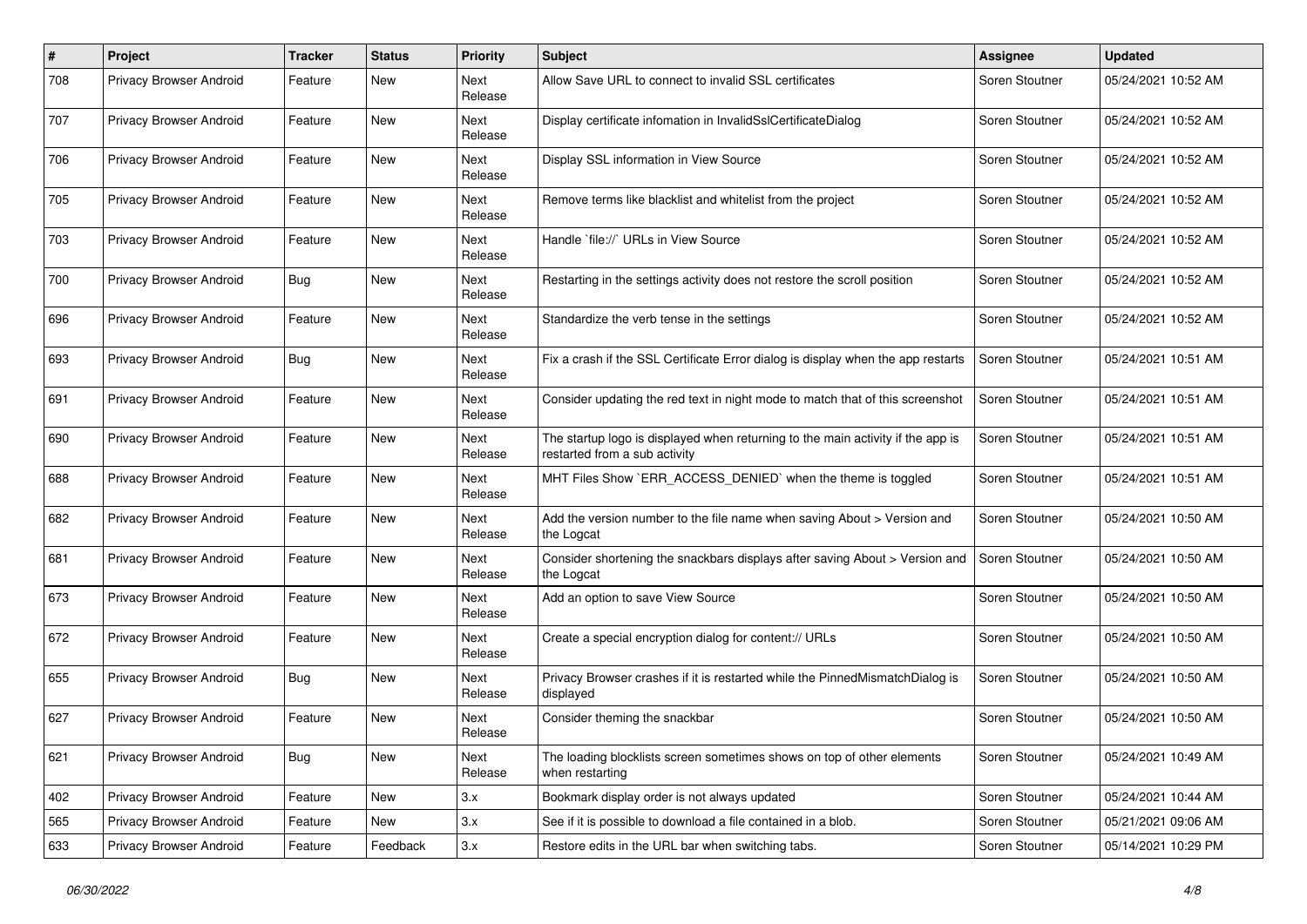| #   | Project                 | <b>Tracker</b> | <b>Status</b> | <b>Priority</b> | <b>Subject</b>                                                                          | <b>Assignee</b> | <b>Updated</b>      |
|-----|-------------------------|----------------|---------------|-----------------|-----------------------------------------------------------------------------------------|-----------------|---------------------|
| 697 | Privacy Browser Android | Feature        | New           | 3.x             | Consider getting rid of Fanboy's Social Blocking list                                   | Soren Stoutner  | 04/19/2021 09:40 PM |
| 579 | Privacy Browser Android | Feature        | <b>New</b>    | 3.x             | Consider overriding the text color highlight in the WebView                             | Soren Stoutner  | 04/16/2021 10:53 PM |
| 586 | Privacy Browser Android | Feature        | New           | 3.x             | Disable the Referer header on resource requests by default                              | Soren Stoutner  | 04/13/2021 08:51 AM |
| 666 | Privacy Browser Android | Feature        | New           | 3.x             | Consider adding swipe options to the bookmarks activity                                 | Soren Stoutner  | 02/15/2021 02:09 PM |
| 662 | Privacy Browser Android | Feature        | <b>New</b>    | 4.x             | Packet Capture                                                                          | Soren Stoutner  | 01/28/2021 09:39 PM |
| 653 | Privacy Browser Android | Feature        | New           | 3.x             | Make the URL a hyperlink in the Request details                                         | Soren Stoutner  | 01/28/2021 08:55 PM |
| 446 | Privacy Browser Android | Feature        | <b>New</b>    | 3.x             | Consider adding an option to display bookmarks in the body of new tabs                  | Soren Stoutner  | 12/28/2020 07:40 AM |
| 647 | Privacy Browser Android | Feature        | New           | 4.x             | Consider making WebView NestedScrolling aware                                           | Soren Stoutner  | 12/11/2020 04:35 PM |
| 508 | Privacy Browser Android | Feature        | In Progress   | 3.x             | Activate Keyboard incognito mode                                                        | Soren Stoutner  | 11/19/2020 11:12 PM |
| 509 | Privacy Browser Android | Feature        | <b>New</b>    | 3.x             | Add "open in new task" command                                                          | Soren Stoutner  | 11/19/2020 11:10 PM |
| 407 | Privacy Browser Android | Feature        | New           | Next<br>Release | Change the domain settings switches to drop down lists that include "system<br>default" | Soren Stoutner  | 11/19/2020 11:06 PM |
| 422 | Privacy Browser Android | <b>Bug</b>     | <b>New</b>    | 4.x             | User agent settings are not applied on redirects via URL shorteners.                    | Soren Stoutner  | 11/19/2020 10:26 PM |
| 640 | Privacy Browser Android | Feature        | New           | 4.x             | Create an interactive way to load individual images                                     | Soren Stoutner  | 11/16/2020 10:48 AM |
| 639 | Privacy Browser Android | Feature        | <b>New</b>    | 3.x             | Create a download manager                                                               | Soren Stoutner  | 11/16/2020 10:28 AM |
| 56  | Privacy Browser Android | Bug            | In Progress   | 3.x             | The number of options menu action buttons are not recalculated on rotate.               | Soren Stoutner  | 11/11/2020 08:13 PM |
| 634 | Privacy Browser Android | Feature        | New           | 3.x             | Add a domain setting that prevents the phone from sleeping                              | Soren Stoutner  | 11/10/2020 01:28 PM |
| 635 | Privacy Browser Android | Feature        | <b>New</b>    | 3.x             | <b>Block CNAME spoofing</b>                                                             | Soren Stoutner  | 10/29/2020 09:29 AM |
| 632 | Privacy Browser Android | Bug            | New           | 3.x             | Bookmark menu size in portrait and landscape                                            | Soren Stoutner  | 10/14/2020 10:41 AM |
| 597 | Privacy Browser Android | Feature        | <b>New</b>    | 3.x             | Convert the blocklists to a ViewModel                                                   | Soren Stoutner  | 10/09/2020 09:57 AM |
| 602 | Privacy Browser Android | Feature        | New           | 4.x             | Add the option to block remote fonts                                                    | Soren Stoutner  | 10/05/2020 10:46 AM |
| 598 | Privacy Browser Android | Feature        | New           | 3.x             | Attempt to combine themed drawables using ResourcesCompat                               | Soren Stoutner  | 09/18/2020 08:24 PM |
| 353 | Privacy Browser Android | Feature        | <b>New</b>    | 3.x             | Update About -> Version to use CardViews                                                | Soren Stoutner  | 09/12/2020 10:51 AM |
| 581 | Privacy Browser Android | Feature        | New           | 4.x             | Display redirects in the web history                                                    | Soren Stoutner  | 09/08/2020 09:25 AM |
| 614 | Privacy Browser Android | Feature        | New           | 3.x             | Consider using the Roboto font                                                          | Soren Stoutner  | 09/04/2020 03:44 PM |
| 525 | Privacy Browser Android | Feature        | New           | 3.x             | Consider adding a secondary tab interface that fills the entire screen                  | Soren Stoutner  | 09/02/2020 02:33 PM |
| 318 | Privacy Browser Android | Feature        | New           | 3.x             | Automatically import and export settings and bookmarks                                  | Soren Stoutner  | 09/02/2020 02:32 PM |
| 612 | Privacy Browser Android | Feature        | New           | 3.x             | Consider adding a bookmark all button                                                   | Soren Stoutner  | 09/02/2020 02:30 PM |
| 405 | Privacy Browser Android | Feature        | New           | 4.x             | Make the resource requests activity interactive                                         | Soren Stoutner  | 08/22/2020 09:25 AM |
| 235 | Privacy Browser Android | Feature        | New           | 4.x             | Customize language headers                                                              | Soren Stoutner  | 08/20/2020 01:03 AM |
| 594 | Privacy Browser Android | Feature        | New           | 3.x             | Migrate NoSwipeViewPager from ViewPager to ViewPager2                                   | Soren Stoutner  | 07/28/2020 03:24 PM |
| 590 | Privacy Browser Android | Feature        | New           | 3.x             | Setup Dependency Verification                                                           | Soren Stoutner  | 07/18/2020 09:11 PM |
| 587 | Privacy Browser Android | Feature        | New           | 3.x             | Switch WebViewPagerAdapter to FragmentStateAdapter                                      | Soren Stoutner  | 06/25/2020 01:06 PM |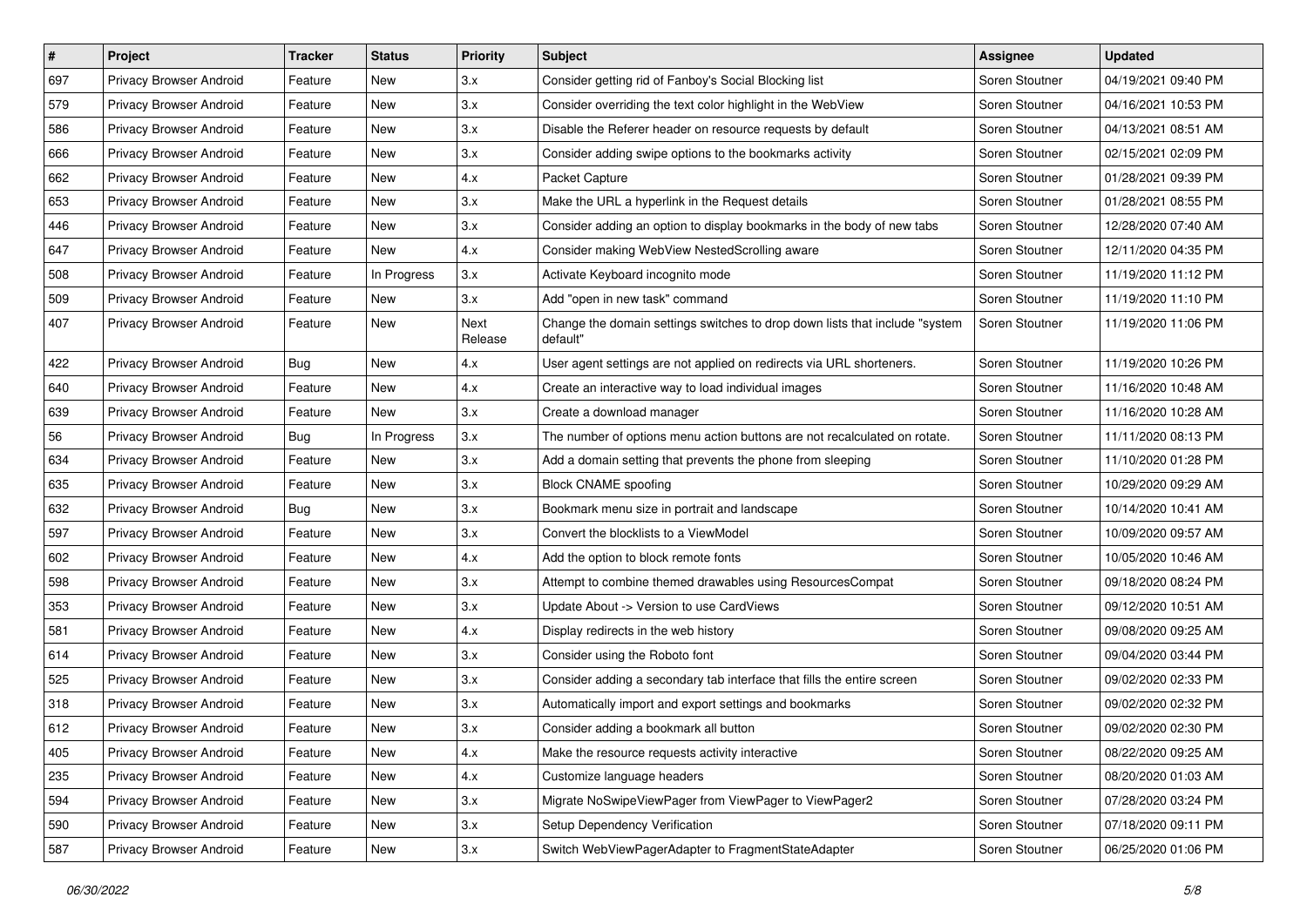| #   | Project                        | <b>Tracker</b> | <b>Status</b> | <b>Priority</b> | <b>Subject</b>                                                                        | Assignee       | <b>Updated</b>      |
|-----|--------------------------------|----------------|---------------|-----------------|---------------------------------------------------------------------------------------|----------------|---------------------|
| 585 | Privacy Browser Android        | Feature        | New           | 4.x             | Create a JavaScript debug console                                                     | Soren Stoutner | 06/20/2020 12:33 PM |
| 527 | Privacy Browser Android        | Feature        | <b>New</b>    | 4.x             | Privacy Browser + Orbot is being blocked by CloudFlare                                | Soren Stoutner | 06/20/2020 12:13 AM |
| 563 | Privacy Browser Android        | Bug            | New           | 4.x             | Double-tap (to toggle full screen browsing mode) also "registers" as single<br>click. | Soren Stoutner | 06/04/2020 10:04 AM |
| 86  | Privacy Browser Android        | Feature        | <b>New</b>    | 4.x             | Create a rolling fork of WebView called Privacy WebView                               | Soren Stoutner | 05/25/2020 11:11 AM |
| 574 | <b>Privacy Browser Android</b> | Feature        | <b>New</b>    | 4.x             | Add an option to disable WebSockets                                                   | Soren Stoutner | 05/25/2020 08:58 AM |
| 570 | Privacy Browser Android        | Feature        | New           | 3.x             | address bar pulldown option                                                           | Soren Stoutner | 05/18/2020 11:55 PM |
| 530 | Privacy Browser Android        | Feature        | <b>New</b>    | 4.x             | Text-Only mod                                                                         | Soren Stoutner | 04/20/2020 01:35 PM |
| 529 | Privacy Browser Android        | Feature        | New           | 4.x             | Design Privacy Browser for other mobile environments                                  | Soren Stoutner | 04/11/2020 03:16 PM |
| 553 | Privacy Browser Android        | Feature        | <b>New</b>    | 4.x             | Show which TLS version is used in a tab connection                                    | Soren Stoutner | 04/11/2020 10:18 AM |
| 538 | Privacy Browser Android        | Feature        | New           | 3.x             | Intercept "download" commands and allow for in-browser viewing                        | Soren Stoutner | 03/23/2020 09:18 AM |
| 532 | Privacy Browser Android        | Feature        | New           | 3.x             | Create search functionality for resource requests                                     | Soren Stoutner | 03/13/2020 03:23 PM |
| 531 | Privacy Browser Android        | Feature        | New           | 3.x             | Batch domain settings deletion                                                        | Soren Stoutner | 03/09/2020 12:09 PM |
| 369 | Privacy Browser Android        | Feature        | <b>New</b>    | 3.x             | Switch from Java to Kotlin                                                            | Soren Stoutner | 01/14/2020 03:06 PM |
| 521 | Privacy Browser Android        | Feature        | New           | 3.x             | Optionally save scroll position with bookmarks                                        | Soren Stoutner | 01/08/2020 09:34 PM |
| 517 | Privacy Browser Android        | Feature        | <b>New</b>    | 3.x             | Allow importing of PBS files through intents                                          | Soren Stoutner | 01/03/2020 09:51 PM |
| 245 | Privacy Browser Android        | Feature        | <b>New</b>    | 4.x             | Add the ability to keep cookies linked to domain setting when exiting                 | Soren Stoutner | 11/30/2019 01:31 AM |
| 495 | Privacy Browser Android        | Feature        | <b>New</b>    | 4.x             | Remove the Sec-Fetch headers                                                          | Soren Stoutner | 09/10/2019 10:34 PM |
| 500 | Privacy Browser Android        | Feature        | New           | 4.x             | Offer option to disable styles on a page                                              | Soren Stoutner | 09/07/2019 06:35 AM |
| 499 | Privacy Browser Android        | Feature        | New           | 4.x             | Offer option to open a given frame in a new tab                                       | Soren Stoutner | 09/07/2019 06:34 AM |
| 497 | Privacy Browser Android        | Feature        | New           | 4.x             | Add blocklist options to filter by request type                                       | Soren Stoutner | 09/07/2019 06:28 AM |
| 34  | Privacy Browser Android        | Feature        | <b>New</b>    | 4.x             | <b>WebView Cache Controls</b>                                                         | Soren Stoutner | 09/07/2019 05:42 AM |
| 492 | Privacy Browser Android        | Feature        | New           | 4.x             | Offer Ability to Disable Clicked Link Color Changes                                   | Soren Stoutner | 09/07/2019 05:40 AM |
| 490 | Privacy Browser Android        | Feature        | New           | 3.x             | Make links clickable in View Source                                                   | Soren Stoutner | 08/30/2019 09:02 PM |
| 485 | Privacy Browser Android        | Feature        | <b>New</b>    | 4.x             | Add an option to download videos                                                      | Soren Stoutner | 08/20/2019 08:50 AM |
| 488 | Privacy Browser Android        | Feature        | New           | 4.x             | Add option to download media links from a website                                     | Soren Stoutner | 08/20/2019 08:49 AM |
| 481 | Privacy Browser Android        | Feature        | New           | 4.x             | Create an option to restrict the definition of third-party to exact domain<br>matches | Soren Stoutner | 07/24/2019 12:49 PM |
| 475 | Privacy Browser Android        | Feature        | <b>New</b>    | 4.x             | Add option to not let websites use Accelerometer and Gyroscope data                   | Soren Stoutner | 07/22/2019 10:26 AM |
| 438 | Privacy Browser Android        | <b>Bug</b>     | New           | 3.x             | Fix the touch animation on the tabs                                                   | Soren Stoutner | 07/20/2019 12:35 PM |
| 471 | Privacy Browser Android        | Feature        | New           | 4.x             | Sanitize the URL before loading a redirect                                            | Soren Stoutner | 07/17/2019 03:55 PM |
| 460 | Privacy Browser Android        | Feature        | <b>New</b>    | 3.x             | Create a search function for bookmarks                                                | Soren Stoutner | 06/03/2019 09:48 PM |
| 459 | Privacy Browser Android        | Feature        | New           | 3.x             | Created a sophisticated Import/Export preview/control interface                       | Soren Stoutner | 06/01/2019 01:18 PM |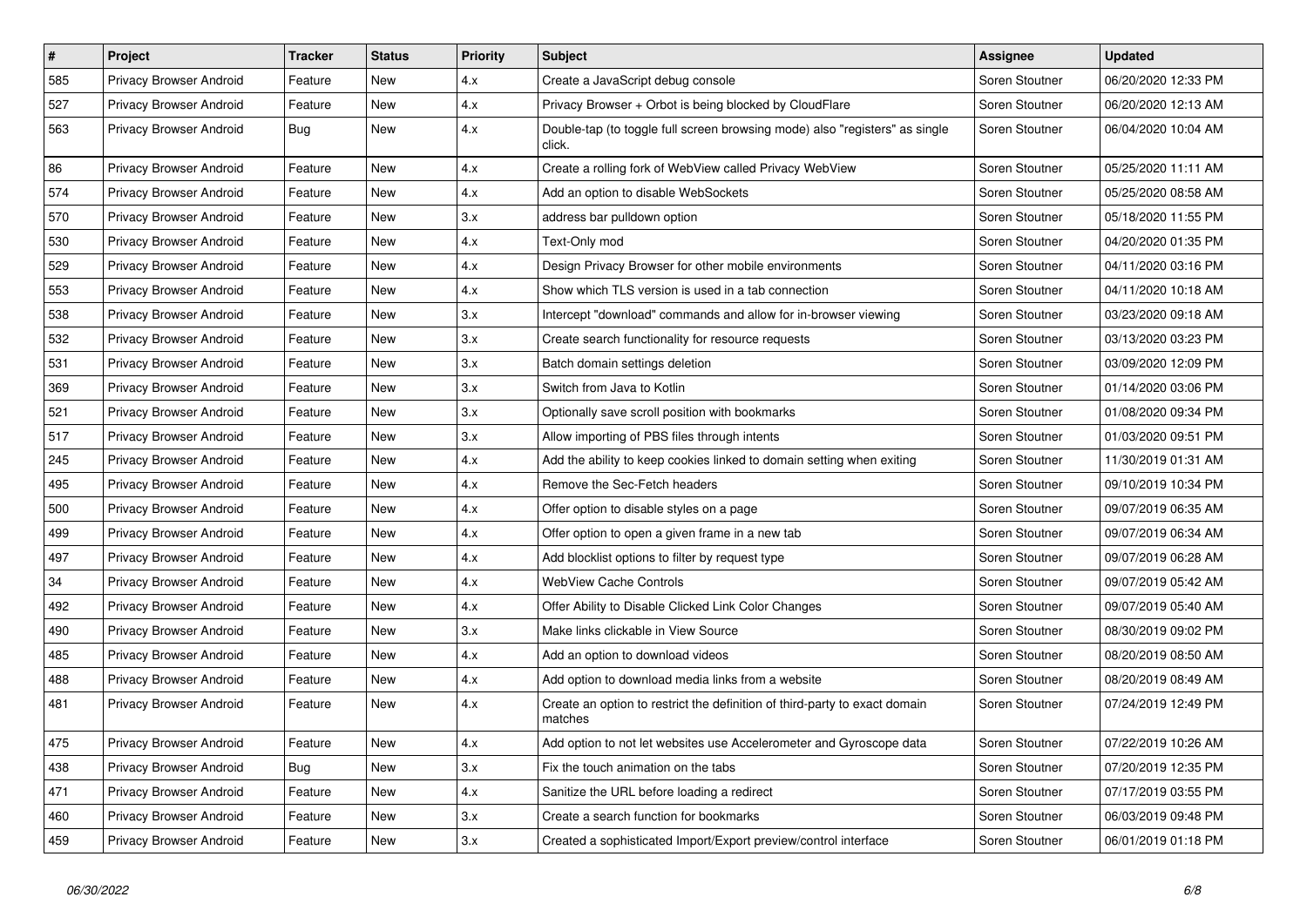| $\vert$ #      | Project                 | <b>Tracker</b> | <b>Status</b> | <b>Priority</b> | <b>Subject</b>                                                                                                  | Assignee       | <b>Updated</b>      |
|----------------|-------------------------|----------------|---------------|-----------------|-----------------------------------------------------------------------------------------------------------------|----------------|---------------------|
| 328            | Privacy Browser Android | Feature        | New           | 3.x             | Investigate the possibility of storing the processed blocklists in SQLite<br>databases to speed up app loading. | Soren Stoutner | 05/23/2019 01:35 PM |
| 289            | Privacy Browser Android | Feature        | <b>New</b>    | 3.x             | Create a local homepage                                                                                         | Soren Stoutner | 05/17/2019 01:52 PM |
| 232            | Privacy Browser Android | Feature        | New           | 4.x             | Generic spoof of canvas finterprint hash                                                                        | Soren Stoutner | 05/06/2019 12:51 PM |
| 425            | Privacy Browser Android | Feature        | <b>New</b>    | 4.x             | Allow reordering of tabs                                                                                        | Soren Stoutner | 05/02/2019 01:12 PM |
| 275            | Privacy Browser Android | Feature        | New           | 4.x             | Audio playback service                                                                                          | Soren Stoutner | 04/30/2019 04:29 PM |
| 158            | Privacy Browser Android | Feature        | New           | 3.x             | <b>Text Reflow</b>                                                                                              | Soren Stoutner | 04/27/2019 12:13 PM |
| 183            | Privacy Browser Android | Feature        | New           | 4.x             | Reader Mode                                                                                                     | Soren Stoutner | 04/18/2019 10:10 AM |
| 391            | Privacy Browser Android | Feature        | New           | 3.x             | Convert domains fragment declaration from Java to XML                                                           | Soren Stoutner | 04/10/2019 02:03 PM |
| 403            | Privacy Browser Android | Feature        | New           | 4.x             | Disable HTTP ping                                                                                               | Soren Stoutner | 04/06/2019 11:19 PM |
| 390            | Privacy Browser Android | Feature        | <b>New</b>    | 3.x             | Refactor the alert dialogs                                                                                      | Soren Stoutner | 02/25/2019 12:42 PM |
| 386            | Privacy Browser Android | Feature        | New           | 3.x             | Fix the WebView scroll indicator to work with all backgrounds                                                   | Soren Stoutner | 02/16/2019 02:29 PM |
| 385            | Privacy Browser Android | Feature        | New           | 3.x             | Fix the ClickableViewAccessibility of MainWebViewActivity                                                       | Soren Stoutner | 02/15/2019 04:37 PM |
| 384            | Privacy Browser Android | Feature        | New           | 3.x             | Verify accessibility design                                                                                     | Soren Stoutner | 02/15/2019 04:31 PM |
| 381            | Privacy Browser Android | Feature        | New           | 3.x             | Add a search option to the logcat                                                                               | Soren Stoutner | 02/09/2019 09:13 PM |
| 380            | Privacy Browser Android | Feature        | New           | 3.x             | Add a search option to View Source                                                                              | Soren Stoutner | 02/09/2019 09:13 PM |
| 379            | Privacy Browser Android | Feature        | New           | 3.x             | Colorize the output of View Source                                                                              | Soren Stoutner | 02/09/2019 09:12 PM |
| 378            | Privacy Browser Android | Feature        | New           | 3.x             | Colorize the logcat output                                                                                      | Soren Stoutner | 02/09/2019 09:10 PM |
| 376            | Privacy Browser Android | Feature        | New           | 4.x             | Add a filter to block cookie warnings                                                                           | Soren Stoutner | 02/07/2019 08:45 PM |
| 190            | Privacy Browser Android | Feature        | <b>New</b>    | 4.x             | Display the SSL certificate serial number                                                                       | Soren Stoutner | 01/23/2019 04:08 PM |
| 208            | Privacy Browser Android | Feature        | <b>New</b>    | 4.x             | Calculate SSL certificate fingerprints                                                                          | Soren Stoutner | 12/24/2018 03:00 PM |
| 286            | Privacy Browser Android | <b>Bug</b>     | <b>New</b>    | 4.x             | Bugs when leaving a JavaScript enabled page for one that isn't                                                  | Soren Stoutner | 12/20/2018 02:49 AM |
| 356            | Privacy Browser Android | Feature        | <b>New</b>    | 3.x             | Automatically clear cookies according to certain specifications                                                 | Soren Stoutner | 12/17/2018 09:31 PM |
| $\overline{5}$ | Privacy Browser Android | Feature        | New           | 3.x             | Fine grained cookie management                                                                                  | Soren Stoutner | 12/17/2018 09:28 PM |
| 342            | Privacy Browser Android | Feature        | New           | 4.x             | Update the column names in the Bookmarks and Domains databases to add<br>underscores                            | Soren Stoutner | 12/14/2018 01:22 PM |
| 51             | Privacy Browser Android | Feature        | New           | 3.x             | Use SSL Certificates for Authentication                                                                         | Soren Stoutner | 10/31/2018 11:14 AM |
| 290            | Privacy Browser Android | Feature        | New           | 3.x             | Refactor Domain Settings to remove duplicate code                                                               | Soren Stoutner | 10/31/2018 11:14 AM |
| 294            | Privacy Browser Android | <b>Bug</b>     | New           | 3.x             | The HTTP authentication dialog displays several times for one website                                           | Soren Stoutner | 10/31/2018 11:13 AM |
| 88             | Privacy Browser Android | Feature        | New           | 3.x             | Convert the settings into a two-paned configuration                                                             | Soren Stoutner | 10/30/2018 02:30 PM |
| 41             | Privacy Browser Android | Feature        | New           | 3.x             | Select Bookmark Favorite Icon from Filesystem                                                                   | Soren Stoutner | 10/30/2018 02:29 PM |
| 141            | Privacy Browser Android | <b>Bug</b>     | In Progress   | 3.x             | Text in the URL text box scrolls to the end when selected                                                       | Soren Stoutner | 10/30/2018 02:13 PM |
| 337            | Privacy Browser Android | Feature        | New           | 4.x             | Add option to customize ACCEPT headers.                                                                         | Soren Stoutner | 10/18/2018 02:58 AM |
| 180            | Privacy Browser Android | Feature        | New           | $3.x$           | Allow any blocklist that uses the Adblock format.                                                               | Soren Stoutner | 10/15/2018 07:45 PM |